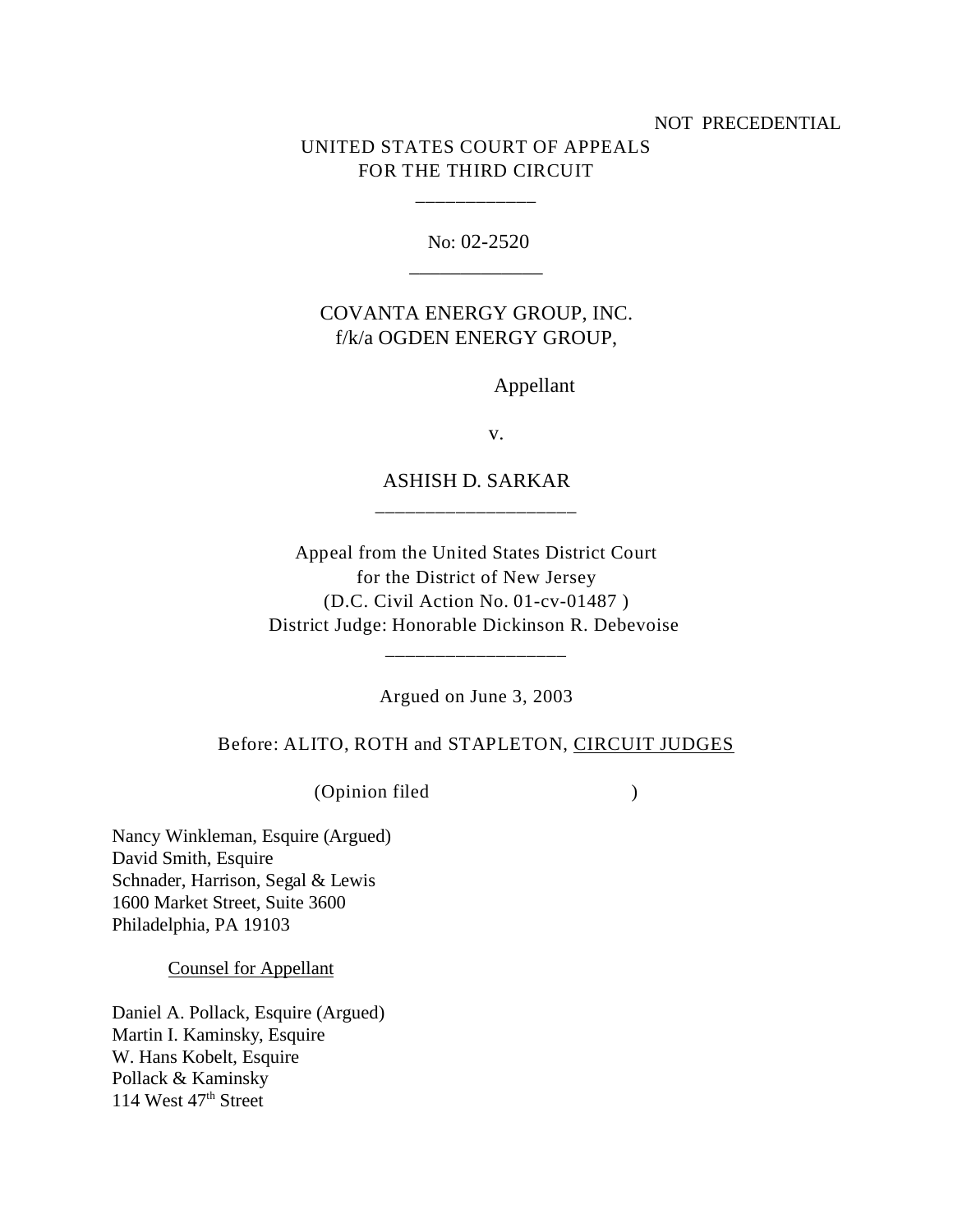Suite 1900 New York, NY 10036

Kevin H. Marino, Esquire Suite 1600 One Newark Center Newark, NJ 07103-5211

Counsel for Appellee

### OPINION

\_\_\_\_\_\_\_\_\_\_\_\_\_\_\_\_\_\_

\_\_\_\_\_\_\_\_\_\_\_\_\_\_\_\_\_

ROTH, Circuit Judge;

Covanta Energy Group, Inc., brought suit in the U.S. District Court for the District of New Jersey against Ashish D. Sarkar, seeking a declaratory judgment that Sarkar did not have "Good Reason" to terminate his employment agreement. Sarkar counterclaimed for breach of contract, claiming that either he was terminated from his position without cause or that he had "Good Reason" to resign, and thus was entitled to benefits. The parties consented to a trial before the United States Magistrate Judge, who held a one-day bench trial. The Magistrate judge rejected Sarkar's argument that he was terminated without cause but found that his resignation was for "Good Reason." Accordingly, the District Court entered judgment in favor of Sarkar in the amount of \$2,675,000, plus prejudgment interest.

The District Court had jurisdiction under 28 U.S.C. § 1332. We have appellate jurisdiction pursuant to 28 U.S.C. § 1291. In reviewing a case following a non-jury trial,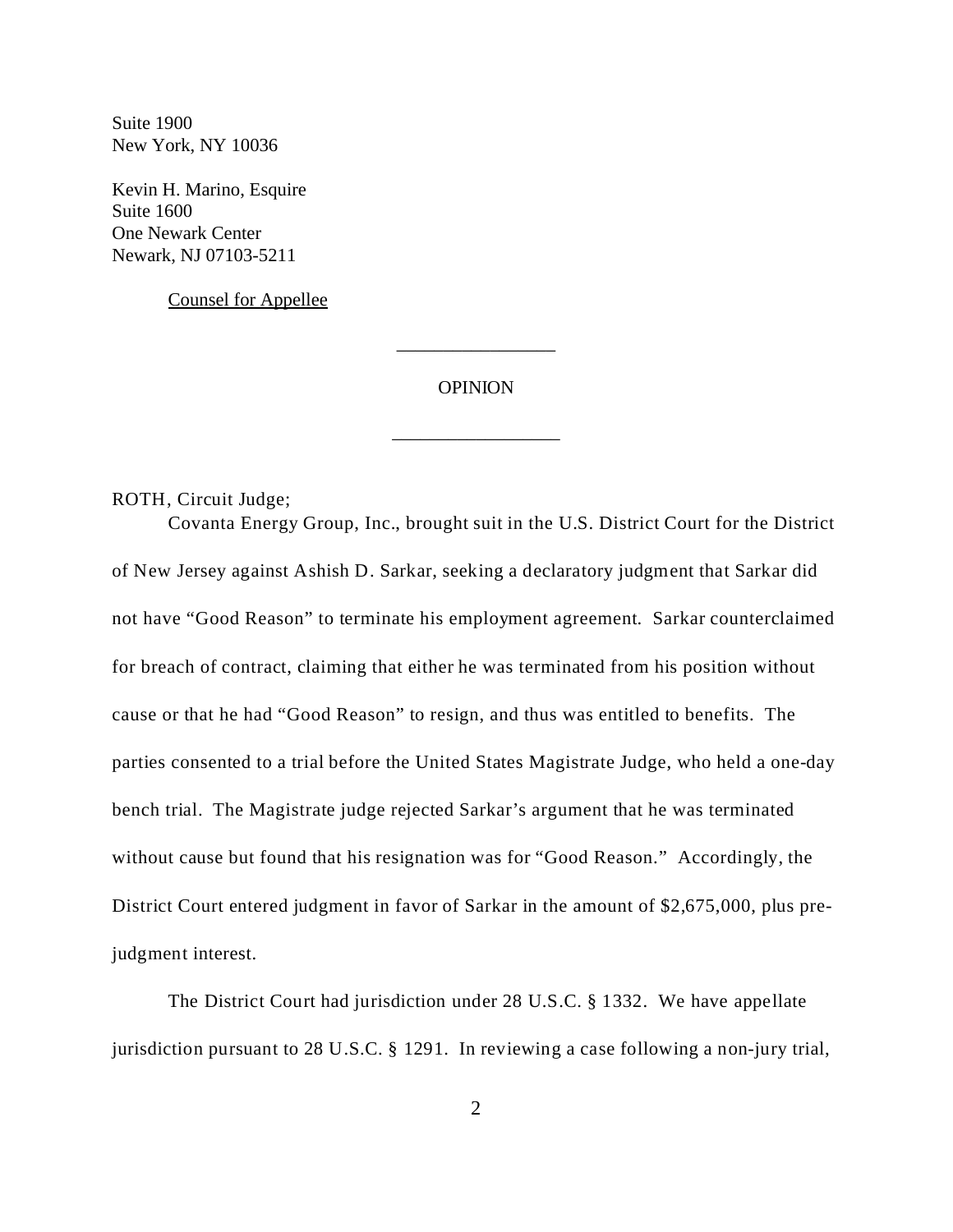we exercise plenary review of the district court's legal conclusions; we review its findings of fact under a clearly erroneous standard. *Henglein v. Colt Indus. Operating Corp*., 260 F.3d 201, 208 (3d Cir. 2001), *cert denied*, 122 S. Ct. 1358 (2002).

Until early 2001, Sarkar was an Executive Vice President of Covanta Energy Group, Inc., and President of its subsidiary, Covanta Asia Pacific. Covanta is part of a conglomerate which developes and manages power projects world-wide. Due to his expertise in development, Sarkar was hired to supervise Covanta's independent power projects in Asia. In this capacity, Sarkar was responsible for managing existing assets and developing new projects.

In 1991, Sarkar signed a five-year employment agreement with Covanta.. The agreement contained the following termination provision:

5. Termination of Employment

Executive's employment under this agreement may be terminated under the following circumstances:

e) Termination by Executive. Executive may terminate his employment under this agreement at any time after providing Notice of Termination to the Company. Such Notice shall state whether the Executive's termination is for "Good Reason." Termination of employment by Executive for Good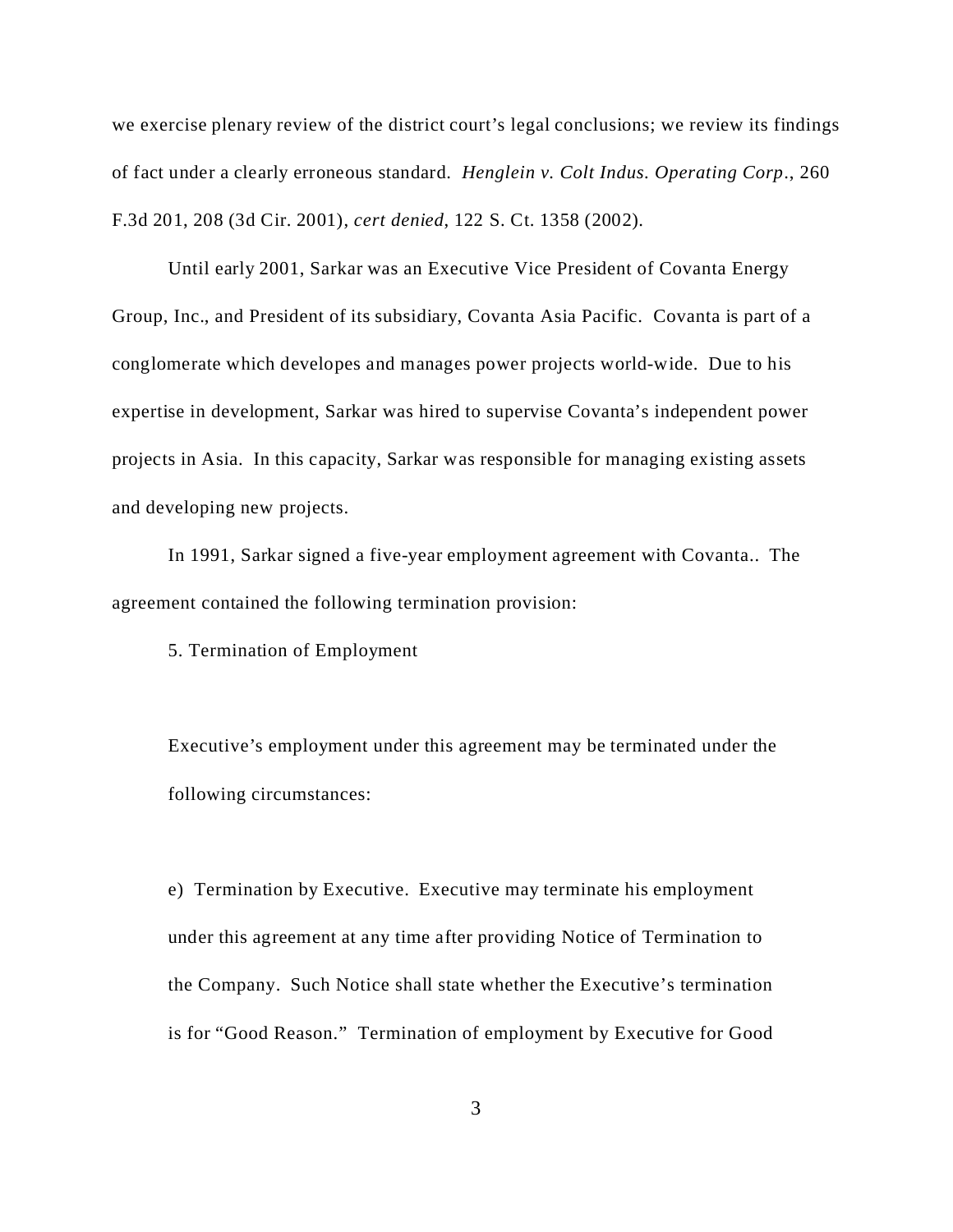Reason shall be deemed to have occurred, if Executive provides the Notice fo Termination within 60 days . . . after the occurrence of any of the following:

(i) A change in Executive's responsibilities, status, title, or position, which, in Executive's reasonable judgment, represents a diminution of the Executive's responsibilities, status, title, or position.

(emphasis added).

In September 1999, Scott Mackin became Covanta's Chairman and CEO. Mackin attempted to alter the nature and operations of the corporation in an attempt to rescue Covanta from bankruptcy. In anticipation of restructuring, Covanta employed the services of A.T. Kearney, a consulting firm, to review all of its operations. A.T. Kearney submitted a draft report in the fall of 2000, which included a recommendation to restructure the Asian operations.

In December 2000, Mackin and Sarkar had a series of discussions about the future of Covanta and how restructuring might be accomplished. Mackin told Sarkar that Covanta wanted to close the Hong Kong office, stop all development operations in Asia,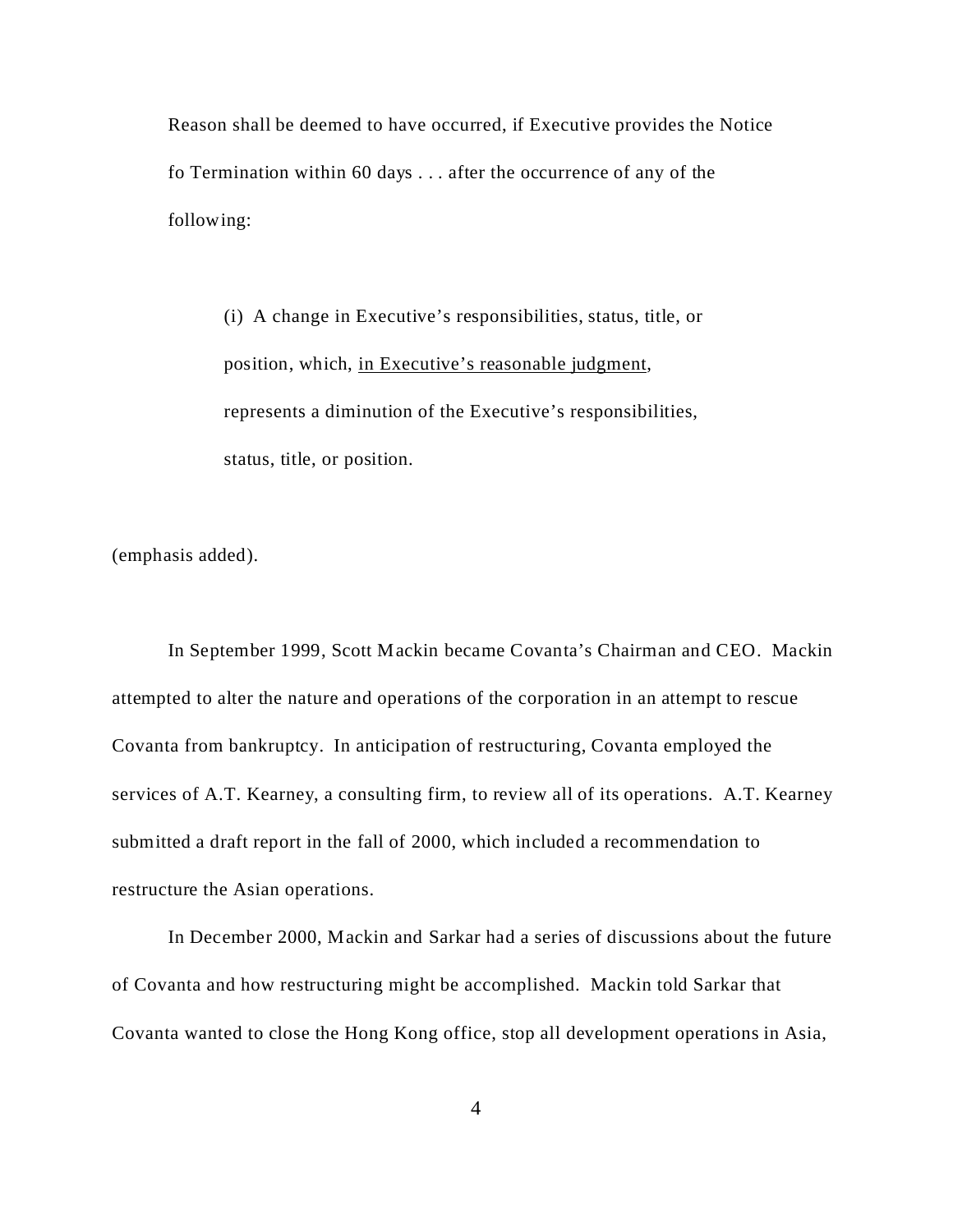and focus on managing existing assets rather than developing new ones. Sarkar was given the choice of running the Asian operations from Covanta's office in New Jersey or at a less-expensive location in Asia. Sarkar declined both options and announced his intention to resign.

Later, Sarkar had another series of conversations with Mackin regarding Sarkar's severance package. Sarkar requested that Covanta pay the \$3 million in benefits that he was due, pursuant to his employment agreement. When he did not receive a severance package, Sarkar sent Covanta a notice of termination for "Good Reason," resigning from his position.

Based on our review of the record, we conclude that the District Court was not clearly erroneous when it made the factual determination that Sarkar's resignation was for "Good Reason" because it was reasonable for Sarkar to conclude that there was a significant diminution in his responsibilities. Having made this factual finding, the legal conclusion that Sarkar properly terminated his contract followed as a matter of course. Moreover, we do not agree with Covanta's position that the Magistrate Judge employed an improper "subjective" standard in determining whether Sarkar's resignation was for "Good Reason." The language of the agreement clearly provided that it is the Employee," *i.e.*, Sarkar, who would use his "reasonable judgment" in determining whether his responsibilities had been diminished. The conclusion by the Magistrate Judge that Sarkar had so reasoned is amply supported by the record before us.

5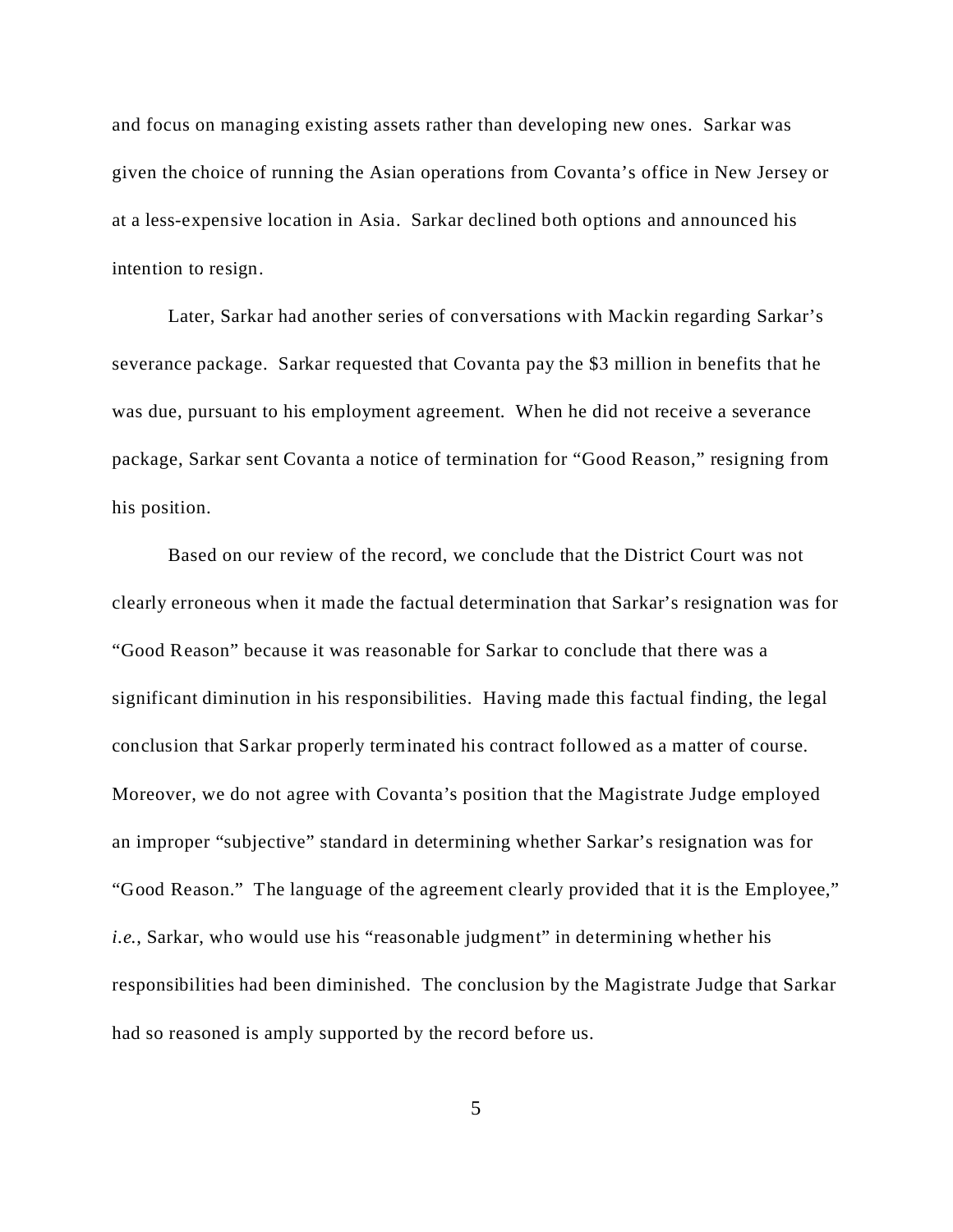For the foregoing reasons, we will affirm the judgment of the District Court.